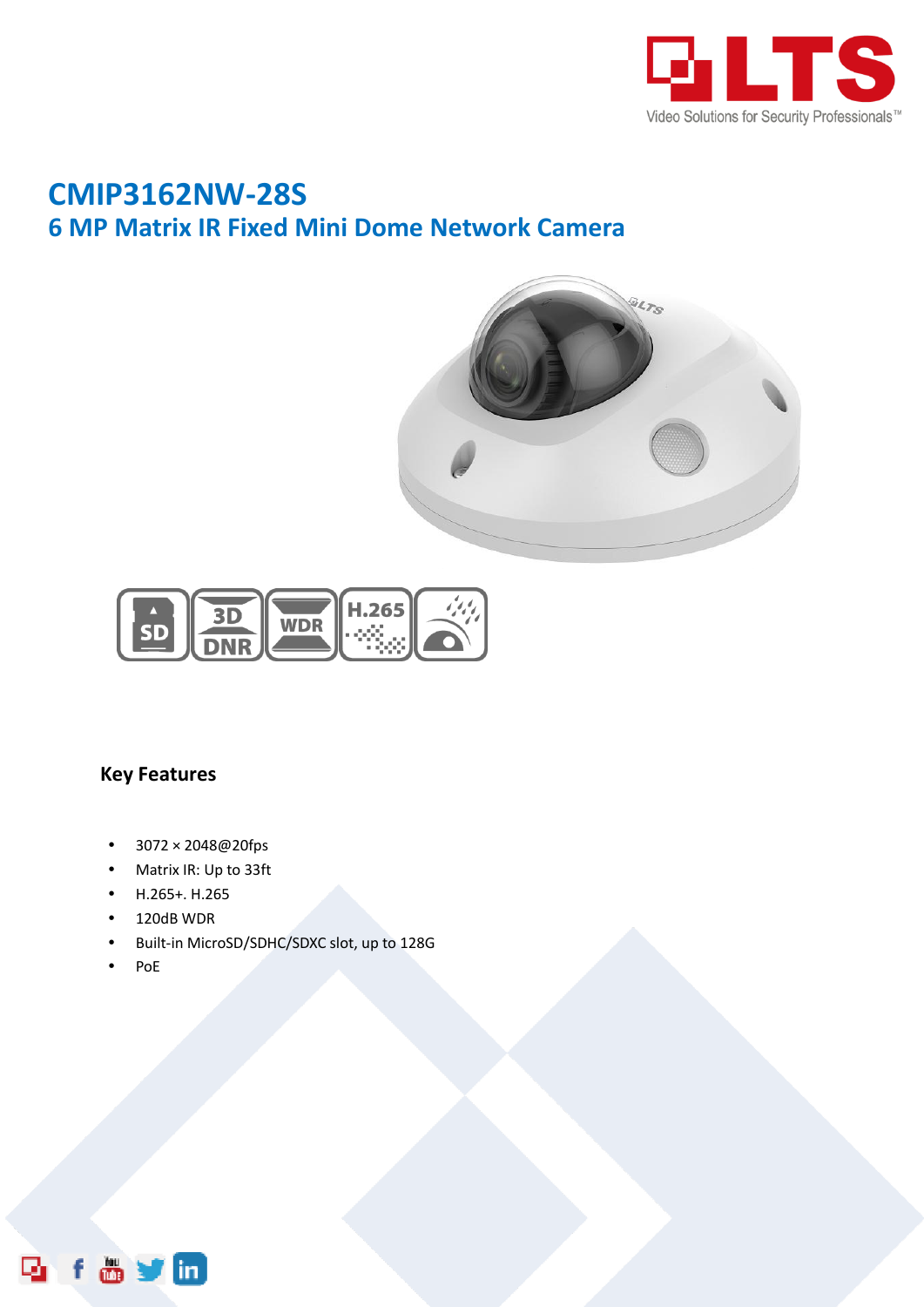

## **Specifications**

| Camera                         |                                                                                                          |  |
|--------------------------------|----------------------------------------------------------------------------------------------------------|--|
| Image Sensor                   | 1/2.9" Progressive Scan CMOS                                                                             |  |
| Min. Illumination              | Color: 0.028 lux @(F2.0, AGC ON), 0 lux with IR                                                          |  |
| <b>Shutter Speed</b>           | 1/3 s to 1/100,000 s                                                                                     |  |
| Slow Shutter                   | Yes                                                                                                      |  |
| Day & Night                    | IR Cut Filter                                                                                            |  |
| <b>Digital Noise Reduction</b> | 3D DNR                                                                                                   |  |
| <b>WDR</b>                     | 120dB                                                                                                    |  |
| 3-Axis Adjustment              | Pan: -30° to +30°, tilt: 0° to 75°, rotate: 0° to 360°                                                   |  |
| Lens                           |                                                                                                          |  |
| Focal Length                   | $2.8$ mm                                                                                                 |  |
| Aperture                       | F2.0                                                                                                     |  |
| <b>FOV</b>                     | 2.8 mm: Horizontal field of view: 97°, Vertical field of view: 67°, Diagonal field of view: 121°         |  |
| Lens Mount                     | M12                                                                                                      |  |
| IR                             |                                                                                                          |  |
| IR Range                       | Up to 33ft (10 m)                                                                                        |  |
| Wavelength                     | 850nm                                                                                                    |  |
| <b>Compression Standard</b>    |                                                                                                          |  |
|                                | Main stream: H.265/H.264                                                                                 |  |
| Video Compression              | Sub stream: H.265/H.264/MJPEG                                                                            |  |
|                                | Third stream: H.265/H.264                                                                                |  |
| H.264 Type                     | Main Profile/High Profile                                                                                |  |
| $H.264+$                       | Yes                                                                                                      |  |
| H.265 Type                     | Main Profile                                                                                             |  |
| $H.265+$                       | Yes                                                                                                      |  |
| Video Bit Rate                 | 256 Kbps to 16 Mbps                                                                                      |  |
| <b>Audio Compression</b>       | G722.1/G711ulaw/G711alaw/G726/MP2L2/PCM                                                                  |  |
| Audio Bit Rate                 | 64Kbps(G.711)/16Kbps(G.722.1)/16Kbps(G.726)/32-192Kbps(MP2L2)                                            |  |
| <b>Smart Feature-set</b>       |                                                                                                          |  |
| <b>Behavior Analysis</b>       | Line crossing detection, intrusion detection                                                             |  |
| Face Detection                 | Yes                                                                                                      |  |
| Region of Interest             | Support 1 fixed region for main stream and sub-stream separately                                         |  |
| <b>Image</b>                   |                                                                                                          |  |
| Max. Resolution                | $3072 \times 2048$                                                                                       |  |
| Main Stream                    | 50Hz: 20 fps (3072 × 2048, 3072 × 1728, 2944 × 1656), 25 fps (2560 × 1440, 1920 × 1080, 1280 ×<br>720)   |  |
|                                | 60Hz: 20 fps (3072 × 2048, 3072 × 1728, 2944 × 1656), 30fps (2560 × 1440, 1920 × 1080, 1280 ×<br>720)    |  |
| Sub Stream                     | 50Hz: 25fps (640 × 480, 640 × 360, 320 × 240)<br>60Hz: 30fps (640 × 480, 640 × 360, 320 × 240)           |  |
| <b>Third Stream</b>            | 50Hz: 25fps (1280 × 720, 640 × 360, 352 × 288)                                                           |  |
|                                | 60Hz: 30fps (1280 × 720, 640 × 360, 352 × 240)                                                           |  |
| <b>Image Settings</b>          | Rotate mode, saturation, brightness, contrast, sharpness adjustable by client software or web<br>browser |  |

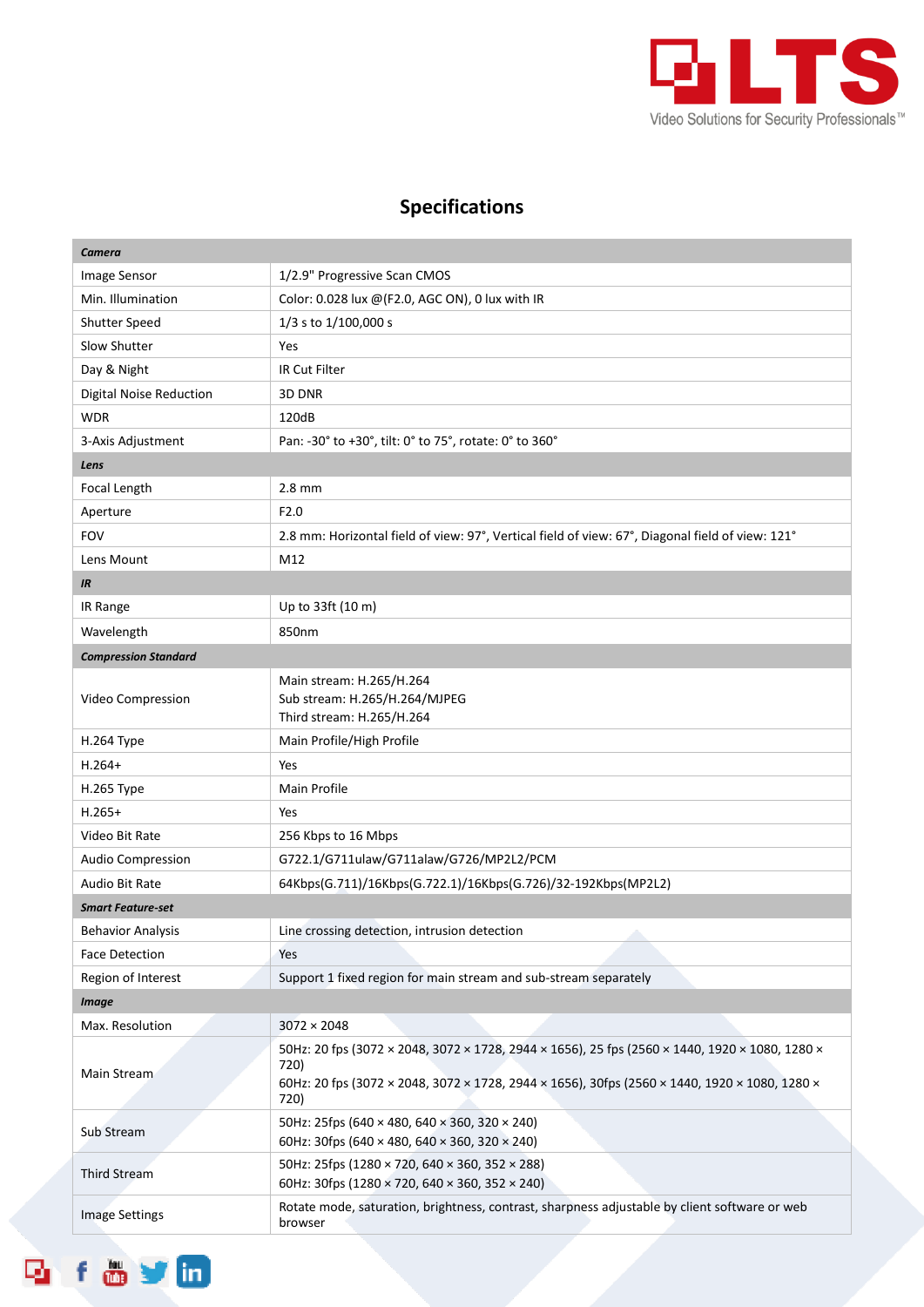

| Image Enhancement                  | BLC/3D DNR                                                                                                                        |  |
|------------------------------------|-----------------------------------------------------------------------------------------------------------------------------------|--|
| Day/Night Switch                   | Auto/Schedule/Day/Night/Triggered by Alarm In                                                                                     |  |
| <b>Network</b>                     |                                                                                                                                   |  |
| Network Storage                    | Support MicroSD/SDHC/SDXC card (128G), local storage and NAS (NFS, SMB/CIFS), ANR                                                 |  |
| Alarm Trigger                      | Motion detection, video tampering, network disconnected, IP address conflict, HDD full, HDD error,<br>illegal login               |  |
| Protocols                          | TCP/IP, ICMP, HTTP, HTTPS, FTP, DHCP, DNS, DDNS, RTP, RTSP, RTCP, PPPOE, NTP, UPnP™, SMTP,<br>SNMP, IGMP, QoS, IPv6               |  |
| <b>General Function</b>            | One-key reset, anti-flicker, three streams, heartbeat, mirror, password protection, privacy mask,<br>watermark, IP address filter |  |
| API                                | ONVIF (PROFILE S, PROFILE G), ISAPI                                                                                               |  |
| Simultaneous Live View             | Up to 6 channels                                                                                                                  |  |
| User/Host                          | Up to 32 users                                                                                                                    |  |
|                                    | 3 levels: Administrator, Operator and User                                                                                        |  |
| <b>Web Browser</b>                 | IE8+, Chrome 31.0-44, Firefox 30.0-51, Safari 8.0+                                                                                |  |
| <b>Interface</b>                   |                                                                                                                                   |  |
| Audio                              | 2 Inputs: line in (3.5 mm) or mic in (built-in microphone), 1 Output: line out (3.5 mm), mono sound                               |  |
| Alarm                              | 1 Input: Alarm in (3.5mm), 1 Output: Alarm out (3.5mm)                                                                            |  |
| <b>Communication Interface</b>     | 1 RJ45 10M/100M self-adaptive Ethernet port                                                                                       |  |
| On-board storage                   | Built-in Micro SD/SDHC/SDXC slot, up to 128G                                                                                      |  |
| <b>SVC</b>                         | Support H.264 and H.265 encoding                                                                                                  |  |
| Audio                              |                                                                                                                                   |  |
| <b>Environment Noise Filtering</b> | Yes                                                                                                                               |  |
| <b>Audio Sampling Rate</b>         | 16 kHz, 32kHz, 44.1kHz, 48kHz                                                                                                     |  |
| <b>General</b>                     |                                                                                                                                   |  |
| <b>Operating Conditions</b>        | -30 °C to +60 °C (-22 °F to +140 °F), Humidity 95% or less (non-condensing)                                                       |  |
| Power Supply                       | 12 VDC ± 25%, PoE (802.3af, class 3)                                                                                              |  |
| Power Consumption and<br>Current   | 12 VDC, 0.7A, max. 8.5W, $\Phi$ 5.5mm coaxial plug power<br>PoE (802.3af, 36V to 57V), 0.3 A to 0.1 A, max. 10W                   |  |
| <b>Protection Level</b>            | <b>IK08, IP66</b>                                                                                                                 |  |
| Material                           | Front cover: plastic, Bottom base: metal                                                                                          |  |
| <b>Dimensions</b>                  | $\Phi$ 110 mm × 56.4 mm ( $\Phi$ 4.3" × 2.2")                                                                                     |  |
| Weight                             | Camera: Approx. 400 g (0.9 lb.)                                                                                                   |  |